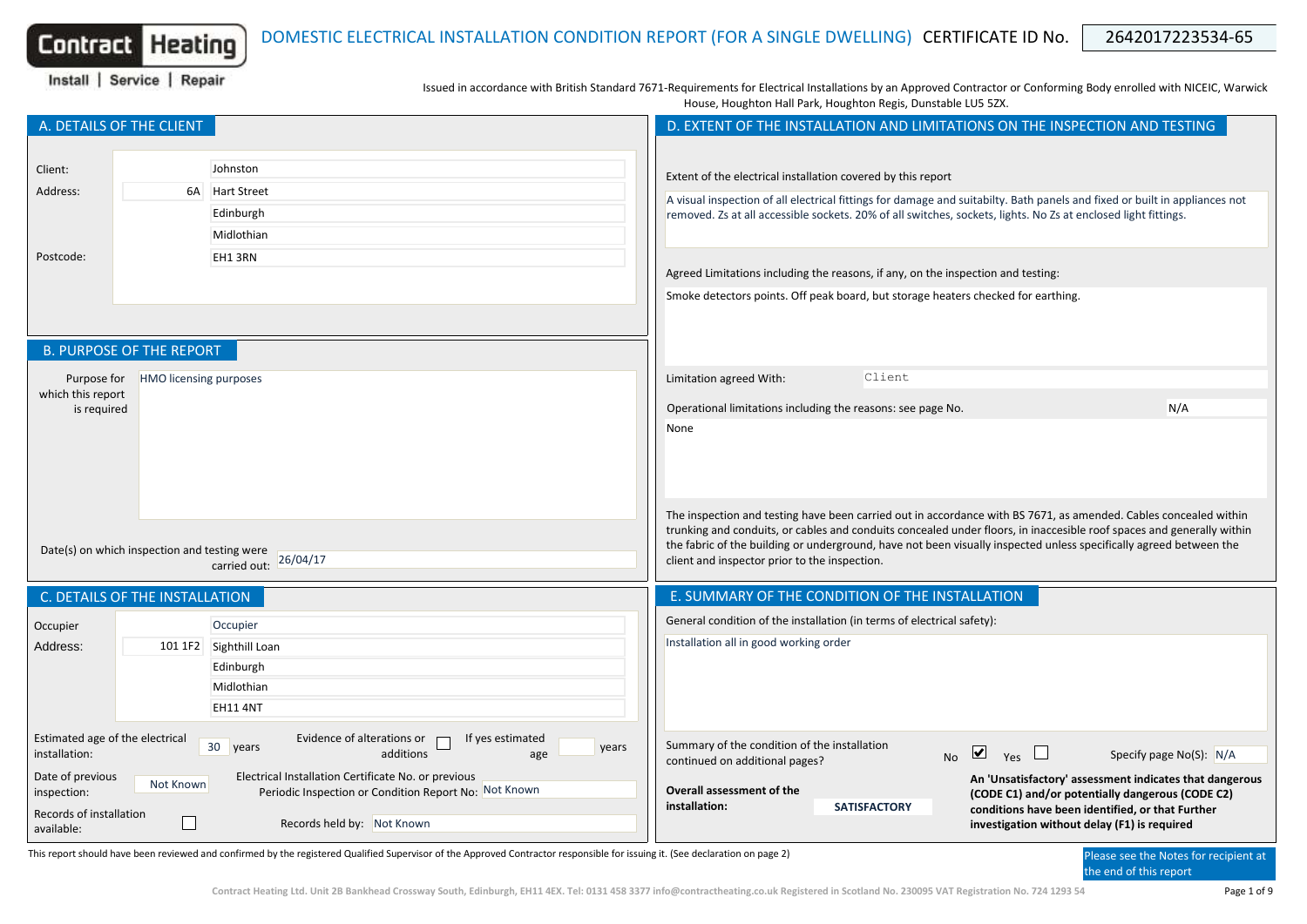| F. OBSERVATIONS AND RECOMMENDATIONS FOR ACTIONS TO BE TAKEN                                                                                                                                                                                      |                                                                                                                                                                                                                                                                                                                                                                                                                                                |             |                                                                                            | <b>G. DECLARATION</b>                                                                                                                                             |                                                                                                                                                                                                    |                                                                                                                                                |  |  |  |  |
|--------------------------------------------------------------------------------------------------------------------------------------------------------------------------------------------------------------------------------------------------|------------------------------------------------------------------------------------------------------------------------------------------------------------------------------------------------------------------------------------------------------------------------------------------------------------------------------------------------------------------------------------------------------------------------------------------------|-------------|--------------------------------------------------------------------------------------------|-------------------------------------------------------------------------------------------------------------------------------------------------------------------|----------------------------------------------------------------------------------------------------------------------------------------------------------------------------------------------------|------------------------------------------------------------------------------------------------------------------------------------------------|--|--|--|--|
| Referring to the attached schedules of inspection and test results, and subject to the limitations at D:<br>The following observations and<br>There are no items adversely<br>recommendations for action are made<br>affecting electrical safety | I/We being the person(s) responsible for the inspection and testing of the electrical<br>installation (as indicated by my/our signatures below), particulars of which are<br>described on page 1 (see C), having excercised reasonable skill and care when carrying<br>out the inspection and testing hereby declare that the information on this report,<br>including the observations (see F) and the attached schedules (see H), provide an |             |                                                                                            |                                                                                                                                                                   |                                                                                                                                                                                                    |                                                                                                                                                |  |  |  |  |
| Item No<br><b>Observations</b>                                                                                                                                                                                                                   | Code                                                                                                                                                                                                                                                                                                                                                                                                                                           |             | accurate assessment of the condition of the electrical installation and the limitations on |                                                                                                                                                                   |                                                                                                                                                                                                    |                                                                                                                                                |  |  |  |  |
| No RCD for any circuits<br><sup>1</sup>                                                                                                                                                                                                          |                                                                                                                                                                                                                                                                                                                                                                                                                                                | C3          |                                                                                            | the inspection and testing (see D).                                                                                                                               | I/We further declare that in my/our judgement, the overall assessment of the                                                                                                                       |                                                                                                                                                |  |  |  |  |
| No label for mixed wiring colours<br>$\overline{2}$                                                                                                                                                                                              |                                                                                                                                                                                                                                                                                                                                                                                                                                                | C3          |                                                                                            |                                                                                                                                                                   | installation in terms of its suitability for continued use is                                                                                                                                      |                                                                                                                                                |  |  |  |  |
| 3                                                                                                                                                                                                                                                |                                                                                                                                                                                                                                                                                                                                                                                                                                                |             |                                                                                            |                                                                                                                                                                   | <b>SATISFACTORY</b>                                                                                                                                                                                |                                                                                                                                                |  |  |  |  |
| 4                                                                                                                                                                                                                                                |                                                                                                                                                                                                                                                                                                                                                                                                                                                |             |                                                                                            | inspected as recommended (see I).                                                                                                                                 | (see F) at the time the inspection was carried out, and that it should be further                                                                                                                  |                                                                                                                                                |  |  |  |  |
| 5<br>6                                                                                                                                                                                                                                           |                                                                                                                                                                                                                                                                                                                                                                                                                                                |             |                                                                                            |                                                                                                                                                                   | * An 'Unsatisfactory' assessment indicates that dangerous (CODE C1) and/or potentially dangerous<br>(CODE C2) conditions have been identified, or that Further investigation without delay (F1) is |                                                                                                                                                |  |  |  |  |
| $\overline{7}$                                                                                                                                                                                                                                   |                                                                                                                                                                                                                                                                                                                                                                                                                                                |             |                                                                                            | required                                                                                                                                                          | INSPECTION, TESTING AND ASSESSMENT BY:                                                                                                                                                             |                                                                                                                                                |  |  |  |  |
| 8<br>9                                                                                                                                                                                                                                           |                                                                                                                                                                                                                                                                                                                                                                                                                                                |             |                                                                                            | Signature                                                                                                                                                         |                                                                                                                                                                                                    |                                                                                                                                                |  |  |  |  |
|                                                                                                                                                                                                                                                  |                                                                                                                                                                                                                                                                                                                                                                                                                                                |             |                                                                                            |                                                                                                                                                                   |                                                                                                                                                                                                    |                                                                                                                                                |  |  |  |  |
| 10                                                                                                                                                                                                                                               |                                                                                                                                                                                                                                                                                                                                                                                                                                                |             |                                                                                            | Name: (CAPITALS)                                                                                                                                                  | IAN MCINTOSH                                                                                                                                                                                       |                                                                                                                                                |  |  |  |  |
| 11                                                                                                                                                                                                                                               |                                                                                                                                                                                                                                                                                                                                                                                                                                                |             |                                                                                            | Position:                                                                                                                                                         | Electrician                                                                                                                                                                                        |                                                                                                                                                |  |  |  |  |
| 12                                                                                                                                                                                                                                               |                                                                                                                                                                                                                                                                                                                                                                                                                                                |             |                                                                                            | Date:                                                                                                                                                             | 26/04/17                                                                                                                                                                                           |                                                                                                                                                |  |  |  |  |
| 13                                                                                                                                                                                                                                               |                                                                                                                                                                                                                                                                                                                                                                                                                                                |             |                                                                                            | <b>REPORT REVIEWED AND CONFIRMED BY:</b>                                                                                                                          |                                                                                                                                                                                                    |                                                                                                                                                |  |  |  |  |
| 14<br>15                                                                                                                                                                                                                                         |                                                                                                                                                                                                                                                                                                                                                                                                                                                |             |                                                                                            | Signature                                                                                                                                                         |                                                                                                                                                                                                    | <b>Ben Miller</b><br>cn=Ben Miller, o=Contract Heating Ltd., ou,<br>email=benmiller@contractheating.co.uk, c=GB<br>2017.04.29 11:43:17 +01'00' |  |  |  |  |
| 16                                                                                                                                                                                                                                               |                                                                                                                                                                                                                                                                                                                                                                                                                                                |             |                                                                                            |                                                                                                                                                                   | (Registered Qualified Supervisor for the Approved Contractor at J)                                                                                                                                 |                                                                                                                                                |  |  |  |  |
| 17                                                                                                                                                                                                                                               |                                                                                                                                                                                                                                                                                                                                                                                                                                                |             |                                                                                            | Name: (CAPITALS)                                                                                                                                                  | <b>BEN MILLER</b>                                                                                                                                                                                  |                                                                                                                                                |  |  |  |  |
| 18                                                                                                                                                                                                                                               |                                                                                                                                                                                                                                                                                                                                                                                                                                                |             |                                                                                            | Date:                                                                                                                                                             | 29/04/2017                                                                                                                                                                                         |                                                                                                                                                |  |  |  |  |
| AdditionalPages? No<br>$\triangledown$ Yes Specify page No(s)<br>N/A<br>One of the following codes, as appropriate, has been allocated to each of the                                                                                            | Immediate remedial action<br>required for items:                                                                                                                                                                                                                                                                                                                                                                                               |             |                                                                                            |                                                                                                                                                                   | H. SCHEDULES AND ADDITIONAL PAGES                                                                                                                                                                  |                                                                                                                                                |  |  |  |  |
| observations made above to indicate to the person(s) responsible for the                                                                                                                                                                         | <b>Urgent remedial action</b>                                                                                                                                                                                                                                                                                                                                                                                                                  |             |                                                                                            | Schedule of Inspections: Page(s) No 4.5,6                                                                                                                         |                                                                                                                                                                                                    |                                                                                                                                                |  |  |  |  |
| installation the degree of urgency for remedial action:                                                                                                                                                                                          | required for items:                                                                                                                                                                                                                                                                                                                                                                                                                            |             |                                                                                            |                                                                                                                                                                   | Additional pages, including data sheets for                                                                                                                                                        |                                                                                                                                                |  |  |  |  |
| Code C1 'Danger present'.<br>Risk of injury. Immediate remedial action required.                                                                                                                                                                 | <b>Further investigation required</b>                                                                                                                                                                                                                                                                                                                                                                                                          |             |                                                                                            | additional source(s)                                                                                                                                              |                                                                                                                                                                                                    | Page No(s) $N/A$                                                                                                                               |  |  |  |  |
| Code C2 'Potentially dangerous'.<br>Urgent remedial action required.                                                                                                                                                                             | without delay for items:                                                                                                                                                                                                                                                                                                                                                                                                                       |             |                                                                                            |                                                                                                                                                                   | Schedule of Circuit Details for the installation:                                                                                                                                                  | Page No(s) $\sqrt{7}$                                                                                                                          |  |  |  |  |
| Code C3 'Improvement recommended'.                                                                                                                                                                                                               | Improvement recommended                                                                                                                                                                                                                                                                                                                                                                                                                        |             |                                                                                            |                                                                                                                                                                   | Schedule of Test Results for the installation:                                                                                                                                                     | Page No(s) $7$                                                                                                                                 |  |  |  |  |
| Code FI 'Further investigation required without delay'.                                                                                                                                                                                          | for items                                                                                                                                                                                                                                                                                                                                                                                                                                      | $\vert$ 1,2 |                                                                                            | The pages identified are an essential part of this report. The report is valid only if<br>accompanied by all the schedules and additional pages identified above. |                                                                                                                                                                                                    |                                                                                                                                                |  |  |  |  |
| Please see end of this document for guidance regarding the Classification codes.                                                                                                                                                                 |                                                                                                                                                                                                                                                                                                                                                                                                                                                |             |                                                                                            |                                                                                                                                                                   |                                                                                                                                                                                                    |                                                                                                                                                |  |  |  |  |

Please see the 'Guidance for recipients on the classification codes' at the end of this report

This report is based on the model forms shown in Appendix 6 of BS 7671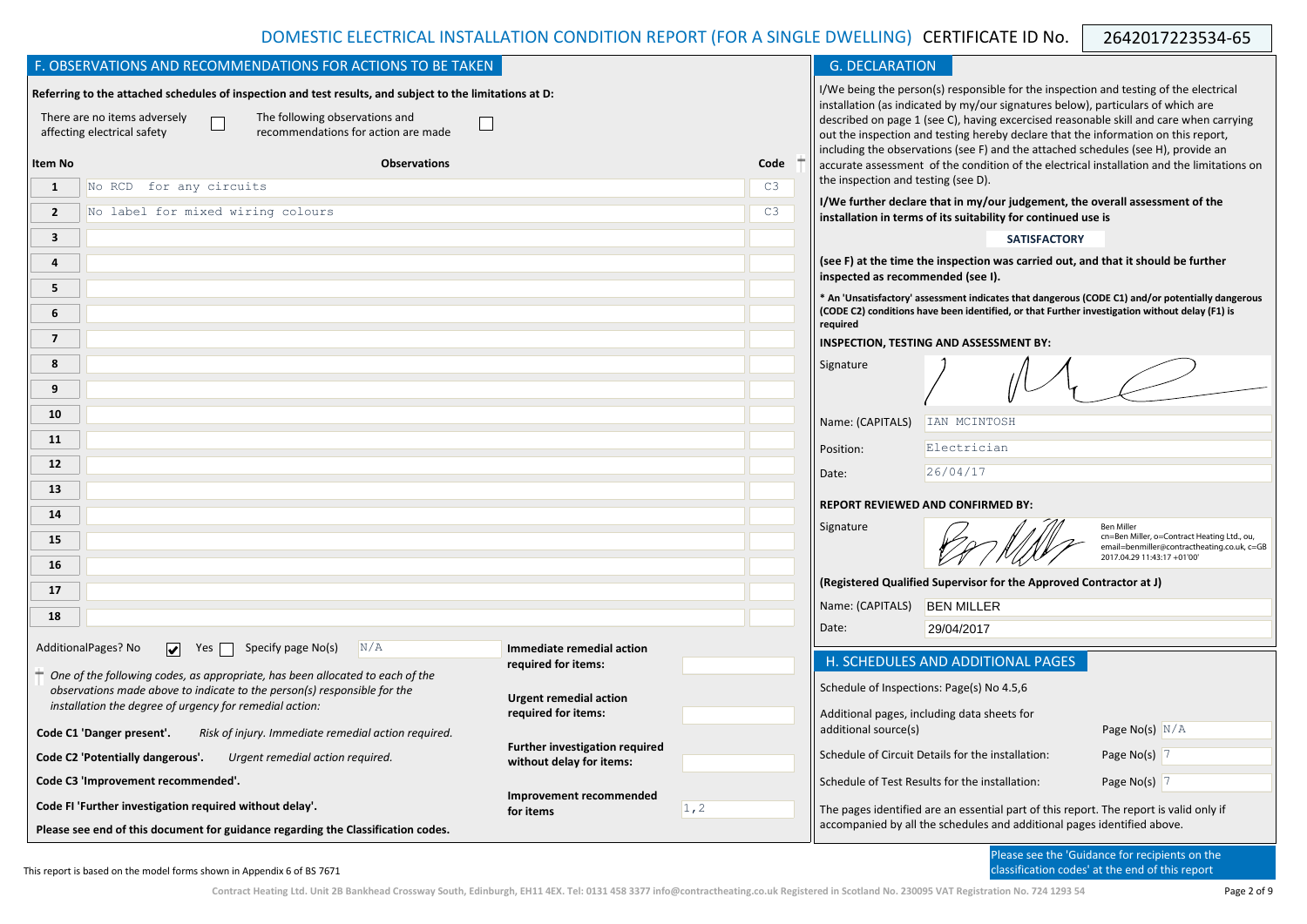**J. DETAILS OF NICEIC APPROVED CONTRACTOR I. NEXT INSPECTION** I/We recommend that this installation is further inspected and tested after an interval of not more than: Trading title: Contract Heating Ltd. 5 Years (Enter interval in terms of years or months, as appropriate) Telephone number: 0131 458 3377 Address: 2B Bankhead Crossway South **provided that any items at F which have been attributed a Classification**  Edinburgh Email address: electrical@contractheating.co.uk **code C1 (danger present) are remedied immediately and that any items**  Midlothian NICEIC Enrolment number: **which have been attributed a code C2 (potentially dangerous) or require**  (Essential information): **031779 further investigation are remedied or investigated respectively as a**  Postcode: EH11 4EX **matter of urgency. Items which have been attributed a Classification code**  Branch number: NA **C3 should be improved as soon as practicable (see F). K. SUPPLY CHARACTERISTICS AND EARTHING ARRANGEMENTS** *Tick boxes or enter details as appropriate* **Characteristics of primary supply overcurrent device(s) System type(s) Number and type of live conductors Nature of supply parameters** BS(EN) 1361 Nominal voltage(s)  $U<sub>0</sub>(1)$ V 230 Other (please state) V  $U(1)$ a.c.  $\overline{\mathbf{v}}$ Type lla TN-S  $\overline{\mathbf{v}}$  $\Box$ 1-phase 1-phase Nominal Number of Rated current 60 A  $\overline{\mathbf{v}}$ (2-wire) (3-wire) frequency,  $f(1)$  50 Hz sources TN-C-S  $\Box$ Short circuit Notes + capacity 33 kA 2-phase 3-phase Prospective fault (1) by enquiry  $\Box$ current,Ipf(2)(3) 0.763 (3-wire) (4-wire) kA TT  $\Box$ (2) by enquiry or by measurement Confirmation of supply polarity  $\boxed{\checkmark}$   $\boxed{\checkmark}$ (3) where more than one source, record 3-phase External earth fault loop the higher or highest value  $\Box$ impedance,  $Ze(3)(4)$  0.30 Ω (3-wire) (4) by measurement **L. PARTICULARS OF INSTALLATION AT THE ORIGIN** *Tick boxes or enter details as appropriate* **Means of earthing Details of installation earth electrode (where applicable)** Distributor's Type: (eg rod(s), tapes  $\overline{\mathbf{v}}$ facility: etc) NA Location: NA Installation Electrode Method of  $\mathbb{R}^n$ resistance,  $R : NA$ earth electrode:  $\Omega$ measurement: NA **Main switch/Switch-Fuse/Circuit-Breaker/RCD Earthing and protective bonding conductors** Type Voltage BS(EN) 60439 rating 240 V  $\sqrt{ }$ **Earthing conductor Main protective bonding conductors Bonding of extraneous-conductive-parts** No of Rated Poles 2 current, In 100 A Water installation Conductor Conductor Lighting Other (Specify) pipes  $\boxed{\blacktriangledown}$ protection material Copper material Copper Primary supply RCD operating conductors (material) Copper current,  $\lambda_{n*}$ mA Conductor Conductor Oil installation pipes **Structural** Primary supply Rated time csa 16  $csa 10$ steel mri mri conductors (csa) 16 lmri delay\* ms RCD operating Connection Connection/continuity Gas installation  $\overline{\mathbf{v}}$  $\sqrt{ }$  $\overline{\mathbf{v}}$ continuity verified  $\langle \mathcal{L} \rangle$ verified pipes time lat | ... | " ms *\* (applicable only where an RCD is suitable and is used as a main circuit-breaker)*

This report is based on the model forms shown in Appendix 6 of BS 7671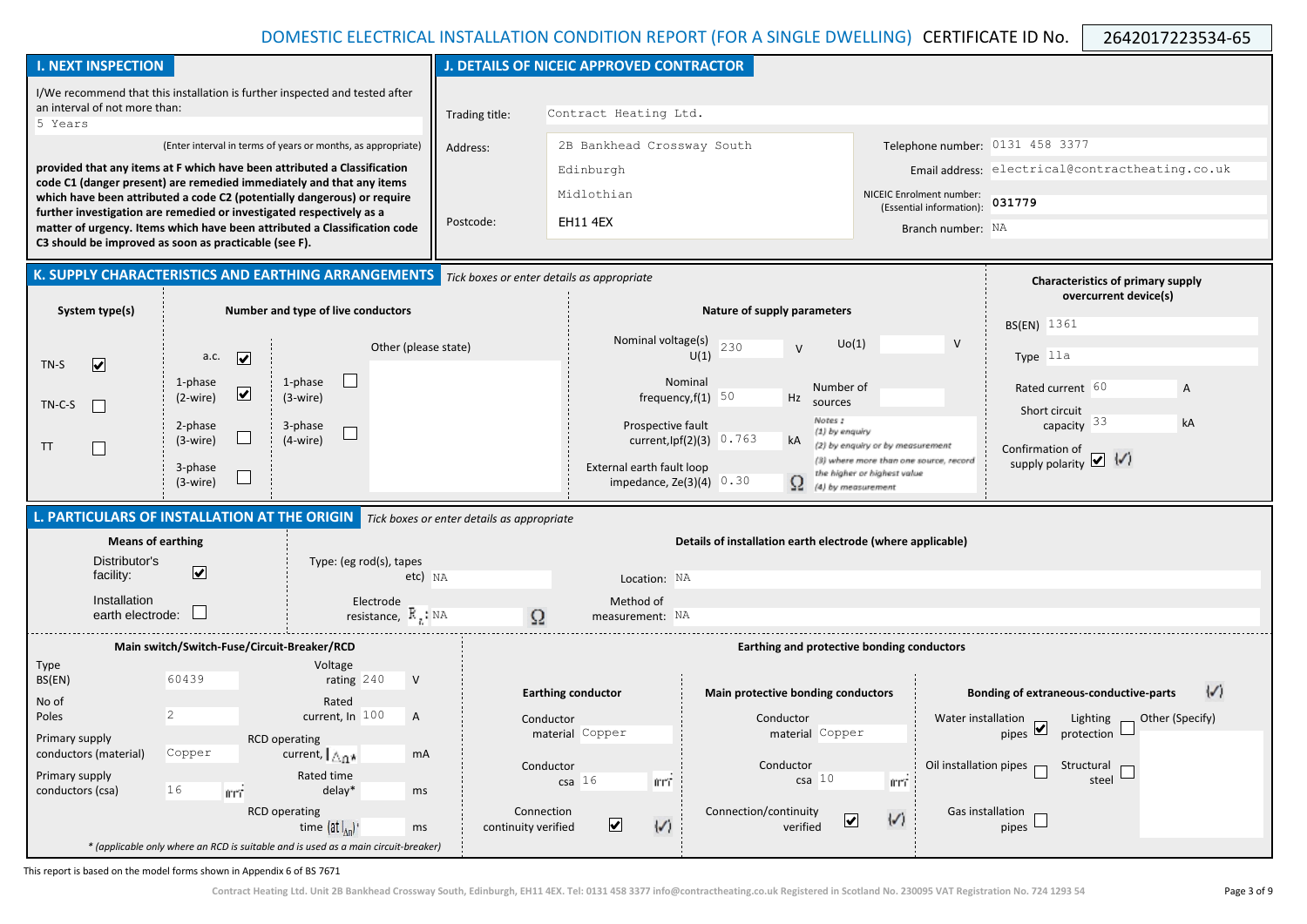|     | <b>SCHEDULE OF INSPECTIONS</b>                                                                                                                  |                                        |                                 |                                          |                                                                                               |                                 |                             |  |  |  |  |  |  |
|-----|-------------------------------------------------------------------------------------------------------------------------------------------------|----------------------------------------|---------------------------------|------------------------------------------|-----------------------------------------------------------------------------------------------|---------------------------------|-----------------------------|--|--|--|--|--|--|
|     | Item Description                                                                                                                                | Outcome*                               | <b>Location reference</b>       |                                          | Item Description                                                                              |                                 | Outcome* Location reference |  |  |  |  |  |  |
| 1.0 | Condition/adequacy of distributor's/supply intake equipment                                                                                     |                                        |                                 | 4.0                                      | Consumer unit(s)                                                                              |                                 |                             |  |  |  |  |  |  |
| 1.1 | Service cable                                                                                                                                   | $\left \boldsymbol{\mathsf{v}}\right $ |                                 | 4.1                                      | Adequacy of working space or access to                                                        |                                 |                             |  |  |  |  |  |  |
| 1.2 | Service head                                                                                                                                    | $\overline{\mathbf{v}}$                |                                 |                                          | consumer unit                                                                                 | $\overline{\mathbf{v}}$         |                             |  |  |  |  |  |  |
| 1.3 | Distributor's earthing arrangement                                                                                                              | $\boxed{\blacktriangledown}$           |                                 | 4.2                                      | Security of fixing                                                                            | $\overline{\mathbf{v}}$         |                             |  |  |  |  |  |  |
| 1.4 | Meter tails - Distributor/Consumer                                                                                                              | $\boxed{\blacktriangledown}$           |                                 | 4.3                                      | Condition of enclosure(s) in terms of IP rating                                               | $\blacktriangledown$            |                             |  |  |  |  |  |  |
| 1.5 | Metering equipment                                                                                                                              | $\boxed{\blacktriangledown}$           |                                 | 4.4                                      | Condition of enclosure(s) in terms of fire rating                                             | $\overline{\mathbf{v}}$         |                             |  |  |  |  |  |  |
| 1.6 | Means of main isolation (where present)                                                                                                         | $\Box$<br>N/A                          |                                 | 4.5                                      | Enclosure not damaged/deteriorated so as to<br>impair safety                                  | $\blacktriangledown$            |                             |  |  |  |  |  |  |
| 2.0 | Presence of adequate arrangements for other sources                                                                                             | (microgenerators etc)                  |                                 | 4.6                                      | Presence of linked main switch                                                                | $\blacktriangledown$            |                             |  |  |  |  |  |  |
| 2.1 | Adequate arrangements where a generating set<br>operates as a switched alternative to the public                                                |                                        |                                 | 4.7                                      | Operation of main switch (functional check)                                                   | $\blacktriangledown$            |                             |  |  |  |  |  |  |
|     | supply                                                                                                                                          | N/A                                    |                                 | 4.8                                      | Operation of circuit-breakers and RCDs to prove                                               |                                 |                             |  |  |  |  |  |  |
| 2.1 | Adequate arrangements where a generating set<br>operates in parallel with the public supply                                                     | N/A                                    |                                 |                                          | disconnection (functional check)                                                              | $\blacktriangledown$            |                             |  |  |  |  |  |  |
| 3.0 | <b>Earthing and bonding arrangements</b>                                                                                                        |                                        |                                 | 4.9                                      | Correct identification of circuits and protective<br>devices                                  | $\blacktriangledown$            |                             |  |  |  |  |  |  |
|     |                                                                                                                                                 |                                        |                                 |                                          | 4.10 Presence of RCD test notice at or near consumer                                          |                                 |                             |  |  |  |  |  |  |
| 3.1 | Presence and condition of distributor's earthing<br>arrangement                                                                                 | $\overline{\mathbf{v}}$                |                                 |                                          | unit                                                                                          | N/A<br>$\mathbf{r}$             |                             |  |  |  |  |  |  |
| 3.2 | Presence and condition of earth electrode<br>connection                                                                                         | N/A                                    |                                 |                                          | 4.11 Presence of non-standard (mixed) cable colour<br>warning notice at or near consumer unit |                                 |                             |  |  |  |  |  |  |
| 3.3 | Confirmation of adequate earthing conductor size                                                                                                |                                        |                                 |                                          |                                                                                               | C <sub>3</sub><br>$\mathcal{L}$ |                             |  |  |  |  |  |  |
|     |                                                                                                                                                 | ☑                                      |                                 |                                          | 4.12 Presence of alternative supply warning notice at                                         |                                 |                             |  |  |  |  |  |  |
| 3.4 | Accessibilty and condition of earthing conductor                                                                                                |                                        |                                 |                                          | or near consumer unit                                                                         | N/A                             |                             |  |  |  |  |  |  |
|     | at Main Earthing Terminal (MET)                                                                                                                 | $\overline{\mathbf{v}}$                |                                 |                                          | 4.13 Presence of replacement next inspection<br>recommendation label.                         | $\blacktriangledown$            |                             |  |  |  |  |  |  |
| 3.5 | Confirmation of adequate main protective                                                                                                        | $\boxed{\blacktriangledown}$           |                                 |                                          | 4.14 Presence of other required labelling (please                                             |                                 |                             |  |  |  |  |  |  |
|     | bonding conductor sizes                                                                                                                         |                                        |                                 |                                          | specify)                                                                                      | N/A<br>$\blacksquare$           |                             |  |  |  |  |  |  |
| 3.6 | Accessibility and condition of main protective<br>bonding conductor connections                                                                 | $\overline{\mathbf{v}}$                |                                 |                                          | 4.15 Examination of protective device(s) and base(s);                                         |                                 |                             |  |  |  |  |  |  |
| 3.7 | Accessibility and condition of other protective                                                                                                 |                                        |                                 |                                          | correct type and rating (no signs of unacceptable<br>thermal damage, arcing or overheating)   |                                 |                             |  |  |  |  |  |  |
|     | bonding connections                                                                                                                             | $\overline{\mathbf{v}}$                |                                 |                                          |                                                                                               | $\blacktriangledown$            |                             |  |  |  |  |  |  |
| 3.8 | Provision of earthing and bonding labels at all                                                                                                 |                                        |                                 |                                          | 4.16 Single-pole switching or protective devices in the                                       |                                 |                             |  |  |  |  |  |  |
|     | appropriate locations                                                                                                                           | $\overline{\mathbf{v}}$                |                                 |                                          | line conductors only                                                                          | $\blacktriangledown$            |                             |  |  |  |  |  |  |
|     | Where inadequacies in distributor's equipment are encountered, it is<br>recommended that the person ordering the report informs the appropriate |                                        |                                 |                                          | 4.17 Protection against mechanical damage where<br>cables enter consumer unit                 | $\blacktriangledown$            |                             |  |  |  |  |  |  |
|     | *All boxes must be completed.                                                                                                                   | 'N/A' indicates Not applicable         |                                 | Further investigation required state F/I | <b>Outcome</b>                                                                                |                                 |                             |  |  |  |  |  |  |
|     | $\checkmark$ 'Indicates Acceptable condition                                                                                                    | Unacceptable condition state C1 or C2  | (to determine whether danger or |                                          | Provide additional comment where appropriate on attached numbered sheets.                     |                                 |                             |  |  |  |  |  |  |
|     | 'LIM' indicates a Limitation                                                                                                                    | Improvement recommended state C3       | potential danger exists)        |                                          | C1, C2, C3 and F1 coded items to be recorded in Section F of the report.                      |                                 |                             |  |  |  |  |  |  |

This report is based on the model forms shown in Appendix 6 of BS 7671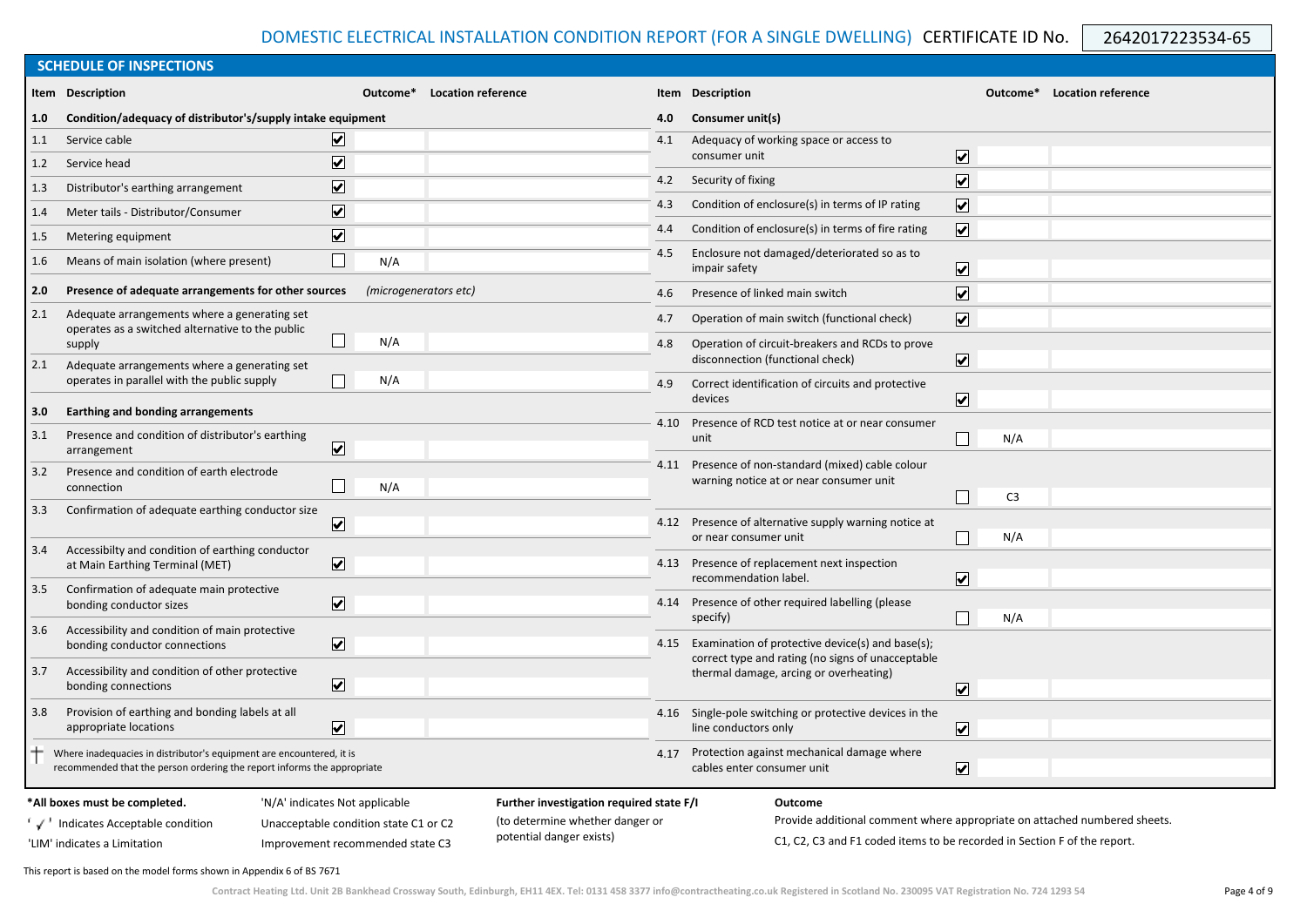4.18 Protection against electromagnetic effects where  $\Box$   $\mathbb{N}/\mathbb{A}$ Provision of additional protection by RCD not exceeding 30 mA  $\bullet$  incorporating earthed armour or sheath, or installed within earthed wiring system, or otherwise protected against mechanical damage by nails, screws and the like (see Section D. Extent and limitations)  $N/A$ **Item Description Outcome\* Location reference Item Description Outcome\* Location reference** for all socket-outlets of rating 20 A or less 5.11

|     |                                                                                                                |                                       |                                          | otherwise protected against mechanical                                                                                  |                          |  |  |  |  |  |  |
|-----|----------------------------------------------------------------------------------------------------------------|---------------------------------------|------------------------------------------|-------------------------------------------------------------------------------------------------------------------------|--------------------------|--|--|--|--|--|--|
|     | 4.19 RCDs provided for fault protection-includes                                                               | N/A                                   |                                          | damage by nails, screws and the like (see                                                                               |                          |  |  |  |  |  |  |
|     | <b>RCBO<sub>S</sub></b>                                                                                        |                                       |                                          | Section D. Extent and limitations)                                                                                      | N/A                      |  |  |  |  |  |  |
|     | 4.20 RCDs provided for additional protection-includes<br><b>RCBOs</b>                                          | C3<br>∟                               |                                          | 5.11 Provision of additional protection by RCD not exceeding 30 mA                                                      |                          |  |  |  |  |  |  |
|     | 4.21 Confirmation of indication that SPD is functional                                                         | L<br>N/A                              |                                          | $\Box$ for all socket-outlets of rating 20 A or less                                                                    | C <sub>3</sub><br>$\Box$ |  |  |  |  |  |  |
|     | 4.22 Confirmation that ALL conductor connections,                                                              | $\boxed{\blacktriangledown}$          |                                          | for mobile equipment not exceeding a rating<br>of 32 A rating for use outdoors                                          | C3                       |  |  |  |  |  |  |
|     | including connections to busbars are correctly<br>located in terminals and are tight and secure                |                                       |                                          | $\Gamma$ for cables installed in walls or partitions at a<br>depth of less than 50mm                                    | N/A                      |  |  |  |  |  |  |
| 5.0 | <b>Final Circuits</b>                                                                                          |                                       |                                          | $\top$ for cables installed in walls / partitions                                                                       |                          |  |  |  |  |  |  |
| 5.1 | Identification of conductors                                                                                   | $\overline{\mathbf{v}}$               |                                          | containing metal parts regardless of depth                                                                              | $\vert$ $\vert$ N/A      |  |  |  |  |  |  |
| 5.2 | Cables correctly supported throughout their run                                                                | $\Box$<br>N/A                         |                                          | <b>5.12</b> Provision of fire barriers, sealing arrangements<br>and protection against thermal effects                  | $\mathcal{L}$            |  |  |  |  |  |  |
| 5.3 | Condition of insulation of live parts                                                                          | $\overline{\mathbf{v}}$               |                                          |                                                                                                                         |                          |  |  |  |  |  |  |
| 5.4 | Non-sheathed cables protected by enclosure in                                                                  | $\Box$<br>LIM                         |                                          | 5.13 Band II cables segregated/separated from B and I<br>cables                                                         | N/A                      |  |  |  |  |  |  |
|     | conduit, ducting or trunking (including<br>confirmation of the integrity of conduit and                        |                                       |                                          | 5.14 Cables segregated/separated from                                                                                   |                          |  |  |  |  |  |  |
|     | trunking systems)                                                                                              |                                       |                                          | communications cabling                                                                                                  | N/A                      |  |  |  |  |  |  |
| 5.5 | Adequacy of cables for current-carrying capacity<br>with regard to the type and nature of installation         | $\overline{\mathbf{v}}$               |                                          | 5.15 Cables segregated/separated from non-electrical<br>services                                                        | N/A                      |  |  |  |  |  |  |
|     |                                                                                                                |                                       |                                          | 5.16 Termination of cables at enclosures (extent of sampling indicated in Section D of the report)                      |                          |  |  |  |  |  |  |
| 5.6 | Adequacy of protective devices type and rated<br>current for fault protection                                  | $\overline{\mathbf{v}}$               |                                          | Connections soundly made and under no<br>undue strain                                                                   | $\overline{\mathbf{v}}$  |  |  |  |  |  |  |
| 5.7 | Presence and adequacy of circuit protective<br>conductors                                                      | $\overline{\blacktriangledown}$       |                                          | No basic insulation of a conductor visible<br>outside enclosures                                                        | $\blacktriangledown$     |  |  |  |  |  |  |
| 5.8 | Co-ordination between conductors and overload<br>protective devices                                            | $\overline{\mathbf{v}}$               |                                          | Connections of live conductors adequately<br>enclosed                                                                   | $\overline{\mathbf{v}}$  |  |  |  |  |  |  |
| 5.9 | Wiring system(s) appropriate for the type and<br>nature of the installation and external influences            | $\boxed{\blacktriangledown}$          |                                          | Adequately connected at point of entry to<br>enclosure (glands, bushes etc.)                                            | $\overline{\mathbf{v}}$  |  |  |  |  |  |  |
|     | 5.10 Cables installed under floors, above ceilings, in walls / partitions, adequately protected against damage |                                       |                                          | 5.17 Adequately connected at point of entry to<br>enclosure (glands, bushes etc.)                                       | $\overline{\mathbf{v}}$  |  |  |  |  |  |  |
|     |                                                                                                                |                                       |                                          | 5.18 Suitability of accessories for external influences                                                                 |                          |  |  |  |  |  |  |
|     | installed in prescribed zones (see Section D.<br><b>Extent and limitations)</b>                                | LIM<br>$\mathbf{L}$                   |                                          |                                                                                                                         | N/A                      |  |  |  |  |  |  |
|     |                                                                                                                |                                       |                                          | Note: Older installations designed prior to BS 7671:2008 may not have been provided with RCDs for additional protection |                          |  |  |  |  |  |  |
|     | *All boxes must be completed.                                                                                  | 'N/A' indicates Not applicable        | Further investigation required state F/I | Outcome                                                                                                                 |                          |  |  |  |  |  |  |
|     | $\sqrt{\phantom{a}}$ Indicates Acceptable condition                                                            | Unacceptable condition state C1 or C2 | (to determine whether danger or          | Provide additional comment where appropriate on attached numbered sheets.                                               |                          |  |  |  |  |  |  |
|     | 'LIM' indicates a Limitation                                                                                   | Improvement recommended state C3      | potential danger exists)                 | C1, C2, C3 and F1 coded items to be recorded in Section F of the report.                                                |                          |  |  |  |  |  |  |
|     |                                                                                                                |                                       |                                          |                                                                                                                         |                          |  |  |  |  |  |  |

This report is based on the model forms shown in Appendix 6 of BS 7671

 **SCHEDULE OF INSPECTIONS**

cables enter metallic consumer unit/enclosure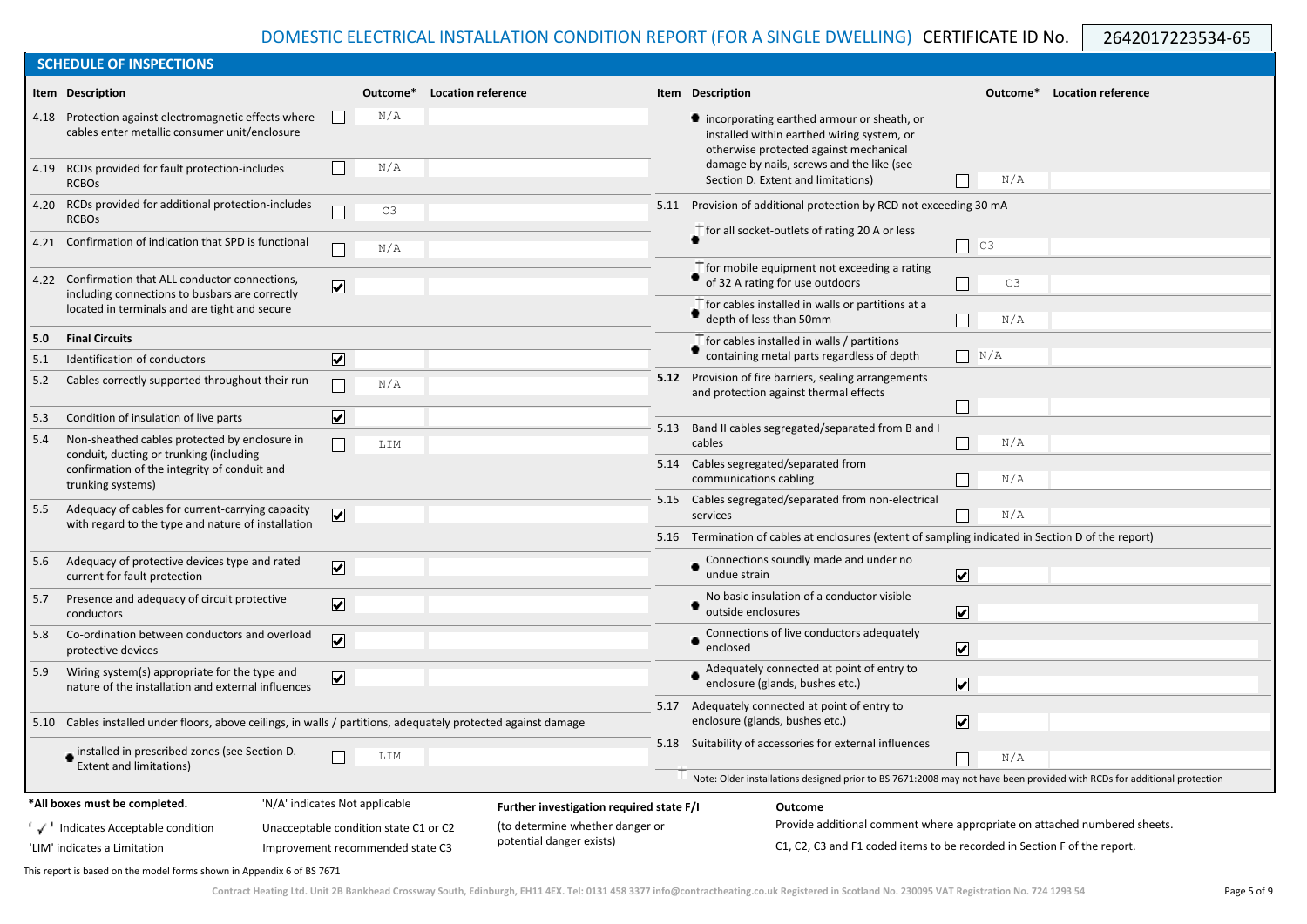|                                             | <b>SUMEDULE OF INSPECTIONS</b>                                                                                |                                       |     |                                          |     |                                                                                                                                           |                                                                           |     |                             |  |  |  |  |
|---------------------------------------------|---------------------------------------------------------------------------------------------------------------|---------------------------------------|-----|------------------------------------------|-----|-------------------------------------------------------------------------------------------------------------------------------------------|---------------------------------------------------------------------------|-----|-----------------------------|--|--|--|--|
|                                             | Item Description                                                                                              |                                       |     | Outcome* Location reference              |     | Item Description                                                                                                                          |                                                                           |     | Outcome* Location reference |  |  |  |  |
|                                             | 5.19 Adequacy of working space / accessibility to<br>equipment                                                | $\overline{\mathbf{v}}$               |     |                                          | 7.6 | Cable entry holes in ceiling above luminaires,<br>sized or sealed so as to restrict the spread of                                         |                                                                           |     |                             |  |  |  |  |
|                                             | 5.20 Single-pole devices for switching or<br>protection in line conductors only                               | $\boxed{\blacktriangledown}$          |     |                                          |     | fire. List number and location of luminaires<br>inspected. (Seperate page)                                                                |                                                                           | N/A |                             |  |  |  |  |
|                                             |                                                                                                               |                                       |     |                                          | 7.7 | Recessed luminaires (downlighters)                                                                                                        |                                                                           |     |                             |  |  |  |  |
|                                             | 6.0 Isolation and switching (isolation, switching off for mechanical maintenance and functional<br>switching) |                                       |     |                                          |     | correct type of lamps fitted                                                                                                              |                                                                           | N/A |                             |  |  |  |  |
|                                             | 6.1 In general                                                                                                |                                       |     |                                          |     | installed to minimise build-up of heat by                                                                                                 |                                                                           |     |                             |  |  |  |  |
|                                             | presence and condition of appropriate                                                                         |                                       |     |                                          |     | ● use of 'fire rated fittings, insulation<br>displacement box or similar                                                                  |                                                                           | N/A |                             |  |  |  |  |
|                                             | devices                                                                                                       | $\boxed{\blacktriangledown}$          |     |                                          |     | no signs of overheating to surrounding                                                                                                    |                                                                           |     |                             |  |  |  |  |
|                                             | correct operation verified                                                                                    | $\overline{\mathbf{v}}$               |     |                                          |     | building fabric                                                                                                                           | $\blacksquare$                                                            | N/A |                             |  |  |  |  |
|                                             | 6.2 For isolation and switching for mechanical maintenance only                                               |                                       |     |                                          |     | no signs of overheating to<br>conductors/terminations                                                                                     |                                                                           | N/A |                             |  |  |  |  |
|                                             | capable of being secured in the OFF<br>position where appropriate                                             | $\Box$                                | N/A |                                          |     | 8.0 Location(s) containing a bath or shower                                                                                               |                                                                           |     |                             |  |  |  |  |
|                                             | acceptable location-state if local or remote                                                                  |                                       |     |                                          | 8.1 | Additional protection by RCD not exceeding 30 mA                                                                                          |                                                                           |     |                             |  |  |  |  |
|                                             | from equipment being controlled where                                                                         | $\Box$                                | N/A |                                          |     | for low voltage circuits serving the                                                                                                      |                                                                           |     |                             |  |  |  |  |
|                                             | clearly identified by position and/or<br>durable marking(s)                                                   | $\Box$                                | N/A |                                          |     | location                                                                                                                                  |                                                                           | N/A |                             |  |  |  |  |
|                                             |                                                                                                               |                                       |     |                                          |     | for low voltage circuits passing through<br>Zone 1 and Zone 2 not serving the location                                                    | $\perp$                                                                   | N/A |                             |  |  |  |  |
|                                             | 6.3 For isolation only                                                                                        |                                       |     |                                          | 8.2 | Where used as a protective measure,<br>requirements for SELV or PELV are met                                                              | $\mathsf{L}$                                                              | N/A |                             |  |  |  |  |
|                                             | warning label(s) posted in situations<br>where live parts cannot be isolated by the                           |                                       |     |                                          |     | 8.3 Shaver sockets comply with BS EN 61558-2-3                                                                                            |                                                                           |     |                             |  |  |  |  |
|                                             | operation of a single device                                                                                  | П                                     | N/A |                                          |     | or BS 3535                                                                                                                                |                                                                           | N/A |                             |  |  |  |  |
|                                             | 7.0 Current-using equipment (Permanently connected)                                                           |                                       |     |                                          | 8.4 | Presence of supplementary bonding<br>conductors unless not required by BS                                                                 |                                                                           |     |                             |  |  |  |  |
| 7.1                                         | Condition of equipment in terms of IP                                                                         |                                       |     |                                          |     | 7671:2008                                                                                                                                 | $\overline{\mathbf{v}}$                                                   |     |                             |  |  |  |  |
|                                             | rating                                                                                                        | $\boxed{\blacktriangledown}$          |     |                                          | 8.5 | Low voltage (e.g. 230 volts) socket-outlets                                                                                               |                                                                           |     |                             |  |  |  |  |
| 7.2                                         | Equipment does not constitute a fire<br>hazard                                                                | $\boxed{\blacktriangledown}$          |     |                                          |     | sited at least 3m from zone 1                                                                                                             | $\overline{\mathbf{v}}$                                                   |     |                             |  |  |  |  |
| 7.3                                         | Enclosure not damaged/deteriorated so as to                                                                   |                                       |     |                                          | 8.6 | Suitability of equipment for external influences<br>for installed location in terms of IP rating                                          |                                                                           |     |                             |  |  |  |  |
|                                             | impair safety                                                                                                 | $\overline{\mathbf{v}}$               |     |                                          |     |                                                                                                                                           | $\overline{\mathbf{v}}$                                                   |     |                             |  |  |  |  |
|                                             | 7.4 Suitability for the enviroment and external<br>influences                                                 | $\boxed{\blacktriangledown}$          |     |                                          | 8.7 | Suitability of equipment for installation in a<br>particular zone                                                                         | $\overline{\mathbf{v}}$                                                   |     |                             |  |  |  |  |
|                                             | 7.5 Security of fixing                                                                                        | $\overline{\mathbf{v}}$               |     |                                          |     | 9.0 Other special installations or locations-Part 7s                                                                                      |                                                                           |     |                             |  |  |  |  |
|                                             |                                                                                                               |                                       |     |                                          | 9.1 | List all other special installations or locations<br>present, if any. (Record the results of<br>particular inspection applied seperately) |                                                                           | N/A |                             |  |  |  |  |
|                                             | *All boxes must be completed.                                                                                 | 'N/A' indicates Not applicable        |     | Further investigation required state F/I |     | Outcome                                                                                                                                   |                                                                           |     |                             |  |  |  |  |
| $\checkmark$ Indicates Acceptable condition |                                                                                                               | Unacceptable condition state C1 or C2 |     | (to determine whether danger or          |     |                                                                                                                                           | Provide additional comment where appropriate on attached numbered sheets. |     |                             |  |  |  |  |
|                                             | 'LIM' indicates a Limitation                                                                                  | Improvement recommended state C3      |     | potential danger exists)                 |     | C1, C2, C3 and F1 coded items to be recorded in Section F of the report.                                                                  |                                                                           |     |                             |  |  |  |  |

This report is based on the model forms shown in Appendix 6 of BS 7671

 **SCHEDULE OF INSPECTIONS**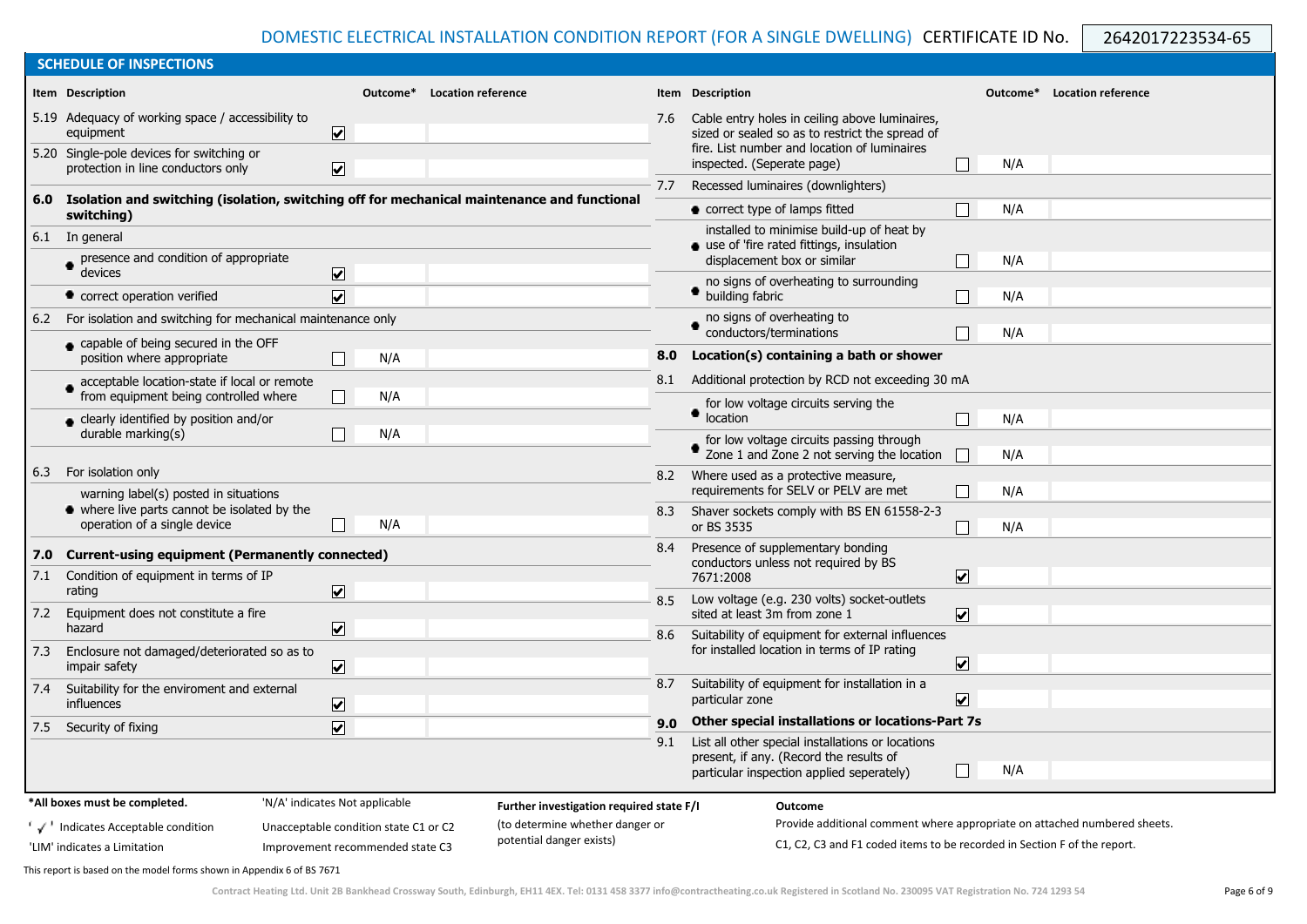# DOMESTIC ELECTRICAL INSTALLATION CONDITION REPORT (FOR A SINGLE DWELLING) CIRCUIT SCHEDULES

| <b>CIRCUIT DETAILS</b><br>Circuit designation                                                                                 |                              | Type of<br>Code)<br>Number<br>served<br>Refere<br>appen                                                                                                                              |                          |                                                                                     | Circuit<br>conductors:<br>csa | 용 용<br>disconne.cu<br>litted by BS                                                      |                           |            | Overcurrent protective device                                           |                               |                                       | RCD                                 | ੲ ≅                   |                                 | <b>TEST RESULTS</b>                                                  | Circuit impedances<br>$\Omega$ |                                                                              | Insulation resistance                         |                                                                                     |             |                 | Polarity     | Maximum                                                         |                       | RCD                                             |                                             |        |
|-------------------------------------------------------------------------------------------------------------------------------|------------------------------|--------------------------------------------------------------------------------------------------------------------------------------------------------------------------------------|--------------------------|-------------------------------------------------------------------------------------|-------------------------------|-----------------------------------------------------------------------------------------|---------------------------|------------|-------------------------------------------------------------------------|-------------------------------|---------------------------------------|-------------------------------------|-----------------------|---------------------------------|----------------------------------------------------------------------|--------------------------------|------------------------------------------------------------------------------|-----------------------------------------------|-------------------------------------------------------------------------------------|-------------|-----------------|--------------|-----------------------------------------------------------------|-----------------------|-------------------------------------------------|---------------------------------------------|--------|
| Circuit Number                                                                                                                |                              | *To be completed only where this consumer<br>unit is remote from the origin of the<br>installation<br>Record details of the circuit supplying this<br>consumer unit in the bold box. | Wiring<br>(See           | ence<br>ndix<br>ie metho<br>: 4 of BS<br>$\vec{o}$<br>points<br>$\frac{1292}{7671}$ |                               | Live<br>mm                                                                              | 1/9/<br>19/1<br>cpc<br>mm | BS (EN)    | <b>Type</b><br>$\stackrel{\textstyle >}{\scriptstyle \textstyle \circ}$ | Rating<br>A                   | capacity<br>$\vec{\Xi}$<br>cuit<br>kA | Operating<br>current<br>Short<br>mA | 3 N<br>$rac{26}{767}$ | r1<br>(Line)                    | Ring final circuits only<br>(measured end to end)<br>rn<br>(Neutral) | r2<br>(cpc)                    | All circuits (At<br>east one circuit<br>to be<br>R <sub>2</sub><br>$(R1+R2)$ | Line /<br>Line<br>MOhm                        | Line /<br>Neutral<br>Line $/$<br>/ Earth<br>Neutra<br>Earth<br>MOhm<br>MOhm<br>MOhm |             |                 | $\checkmark$ | measured<br>earth fault<br>loop<br>impedance,<br>Zs<br>$\Omega$ | at 1<br>delta r<br>ms | <b>Operating times</b><br>at 5<br>delta n<br>ms | Test<br>button<br>operation<br>$\checkmark$ |        |
| $\mathbf{1}$                                                                                                                  | Shower                       |                                                                                                                                                                                      | Α                        | C                                                                                   | $\mathbf{1}$                  | 6.0                                                                                     | 2.5                       | 5.0        | 60898                                                                   | B                             | 40                                    | 6                                   |                       |                                 |                                                                      |                                |                                                                              | 0.09                                          |                                                                                     |             | 200.00 200.00   |              | ⊻                                                               | 0.39                  |                                                 |                                             | ⊔      |
| $\overline{2}$                                                                                                                | Cooker                       |                                                                                                                                                                                      | A                        | C                                                                                   | -1                            | 6.0                                                                                     | 2.5                       | 0.4        | 60898                                                                   | В                             | 32                                    | 6                                   |                       |                                 |                                                                      |                                |                                                                              | 0.02                                          |                                                                                     |             | 200.00 200.00   |              |                                                                 | 0.32                  |                                                 |                                             | $\Box$ |
| 3                                                                                                                             | Sockets                      |                                                                                                                                                                                      | Α                        | C                                                                                   |                               | 2.5                                                                                     | 1.5                       | 0.4        | 60898                                                                   | B                             | 32                                    | 6                                   |                       |                                 |                                                                      |                                |                                                                              | 0.19                                          |                                                                                     |             | 200.00 200.00   |              | ☑                                                               | 0.49                  |                                                 |                                             | $\Box$ |
| 4                                                                                                                             | Sockets                      |                                                                                                                                                                                      | A                        | C                                                                                   |                               | 2.5                                                                                     | 1.5                       | 0.4        | 60898                                                                   | B                             | 32                                    | 6                                   |                       |                                 |                                                                      |                                |                                                                              | 0.30                                          |                                                                                     |             | 200.00 200.00   |              |                                                                 | 0.60                  |                                                 |                                             | $\Box$ |
| 5                                                                                                                             | Immersion                    |                                                                                                                                                                                      | Α                        | C                                                                                   |                               | 2.5                                                                                     | 1.5                       | 0.4        | 60898                                                                   | B                             | 16                                    | 6                                   |                       |                                 |                                                                      |                                |                                                                              | 0.27                                          |                                                                                     |             | 200.00 200.00 ✔ |              |                                                                 | 0.57                  |                                                 |                                             | $\Box$ |
| 6                                                                                                                             | Lights                       |                                                                                                                                                                                      | A                        | C                                                                                   |                               |                                                                                         | $1.0$ 1.0                 | 0.4        | 60898                                                                   | В                             | 6                                     | 6                                   |                       |                                 |                                                                      |                                |                                                                              | 0.38                                          |                                                                                     |             | 200.00 200.00   |              |                                                                 | 0.68                  |                                                 |                                             | $\Box$ |
| 7                                                                                                                             | Lights                       |                                                                                                                                                                                      | Α                        | C                                                                                   |                               | 1.0                                                                                     | 1.0                       | 0.4        | 60898                                                                   | В                             | 6                                     | 6                                   |                       |                                 |                                                                      |                                |                                                                              | 0.46                                          |                                                                                     |             | 200.00 200.00 Ⅴ |              |                                                                 | 0.76                  |                                                 |                                             | $\Box$ |
| 8                                                                                                                             | <b>Smoke Detectors</b>       |                                                                                                                                                                                      | A                        | C                                                                                   |                               |                                                                                         | $1.0$ 1.0                 | 0.4        | 60898                                                                   | B                             | 6                                     | 6                                   |                       |                                 |                                                                      |                                |                                                                              | 0.00                                          |                                                                                     |             | 200.00 200.00   |              |                                                                 | 0.00                  |                                                 |                                             | $\Box$ |
| 9                                                                                                                             | Spare                        |                                                                                                                                                                                      |                          |                                                                                     |                               |                                                                                         |                           |            |                                                                         |                               |                                       |                                     |                       |                                 |                                                                      |                                |                                                                              |                                               |                                                                                     |             |                 |              |                                                                 |                       |                                                 |                                             | $\Box$ |
| 10                                                                                                                            | Spare                        |                                                                                                                                                                                      |                          |                                                                                     |                               |                                                                                         |                           |            |                                                                         |                               |                                       |                                     |                       |                                 |                                                                      |                                |                                                                              |                                               |                                                                                     |             |                 |              |                                                                 |                       |                                                 |                                             | $\Box$ |
|                                                                                                                               | 11 Spare                     |                                                                                                                                                                                      |                          |                                                                                     |                               |                                                                                         |                           |            |                                                                         |                               |                                       |                                     |                       |                                 |                                                                      |                                |                                                                              |                                               |                                                                                     |             |                 |              |                                                                 |                       |                                                 |                                             | $\Box$ |
| 12                                                                                                                            |                              |                                                                                                                                                                                      |                          |                                                                                     |                               |                                                                                         |                           |            |                                                                         |                               |                                       |                                     |                       |                                 |                                                                      |                                |                                                                              |                                               |                                                                                     |             |                 |              |                                                                 |                       |                                                 |                                             | $\Box$ |
| 13                                                                                                                            |                              |                                                                                                                                                                                      |                          |                                                                                     |                               |                                                                                         |                           |            |                                                                         |                               |                                       |                                     |                       |                                 |                                                                      |                                |                                                                              |                                               |                                                                                     |             |                 |              |                                                                 |                       |                                                 |                                             |        |
| 14                                                                                                                            |                              |                                                                                                                                                                                      |                          |                                                                                     |                               |                                                                                         |                           |            |                                                                         |                               |                                       |                                     |                       |                                 |                                                                      |                                |                                                                              |                                               |                                                                                     |             |                 |              |                                                                 |                       |                                                 |                                             | $\Box$ |
| 15                                                                                                                            |                              |                                                                                                                                                                                      |                          |                                                                                     |                               |                                                                                         |                           |            |                                                                         |                               |                                       |                                     |                       |                                 |                                                                      |                                |                                                                              |                                               |                                                                                     |             |                 |              |                                                                 |                       |                                                 |                                             | $\Box$ |
| 16                                                                                                                            |                              |                                                                                                                                                                                      |                          |                                                                                     |                               |                                                                                         |                           |            |                                                                         |                               |                                       |                                     |                       |                                 |                                                                      |                                |                                                                              |                                               |                                                                                     |             |                 |              |                                                                 |                       |                                                 |                                             | $\Box$ |
| 17                                                                                                                            |                              |                                                                                                                                                                                      |                          |                                                                                     |                               |                                                                                         |                           |            |                                                                         |                               |                                       |                                     |                       |                                 |                                                                      |                                |                                                                              |                                               |                                                                                     |             |                 |              |                                                                 |                       |                                                 |                                             | $\Box$ |
| 18                                                                                                                            |                              |                                                                                                                                                                                      |                          |                                                                                     |                               |                                                                                         |                           |            |                                                                         |                               |                                       |                                     |                       |                                 |                                                                      |                                |                                                                              |                                               |                                                                                     |             |                 |              |                                                                 |                       |                                                 |                                             | $\Box$ |
|                                                                                                                               | Location of consumer unit(s) | <b>Hall Cupboard</b>                                                                                                                                                                 |                          |                                                                                     |                               |                                                                                         |                           |            | Designation of consumer unit(s)                                         |                               |                                       |                                     | Volex                 |                                 |                                                                      |                                |                                                                              | Prospective fault current at consumer unit(s) |                                                                                     | kA<br>0.763 |                 |              |                                                                 |                       |                                                 |                                             |        |
|                                                                                                                               | <b>TEST INSTRUMENTS</b>      | Test instrument serial numbers used                                                                                                                                                  |                          |                                                                                     |                               |                                                                                         |                           |            |                                                                         |                               |                                       |                                     |                       |                                 |                                                                      |                                |                                                                              |                                               |                                                                                     |             |                 |              |                                                                 |                       |                                                 |                                             |        |
| Multi-                                                                                                                        | 101273861<br>functional      |                                                                                                                                                                                      | Insulation<br>resistance |                                                                                     |                               |                                                                                         |                           | Continuity |                                                                         | Earth electrode<br>resistance |                                       |                                     |                       |                                 |                                                                      | Earth fault loop<br>impedance  |                                                                              |                                               |                                                                                     |             | <b>RCD</b>      |              |                                                                 |                       |                                                 |                                             |        |
|                                                                                                                               |                              |                                                                                                                                                                                      |                          |                                                                                     |                               |                                                                                         |                           |            |                                                                         |                               |                                       |                                     |                       | <b>CODES FOR TYPE OF WIRING</b> |                                                                      |                                |                                                                              |                                               |                                                                                     |             |                 |              |                                                                 |                       |                                                 |                                             |        |
|                                                                                                                               | A                            | B                                                                                                                                                                                    |                          | $\mathsf C$                                                                         |                               |                                                                                         | D                         |            |                                                                         | E                             |                                       |                                     | F.                    |                                 |                                                                      | G                              |                                                                              | H                                             |                                                                                     |             |                 |              |                                                                 | O(Other please state) |                                                 |                                             |        |
| Thermoplastic<br>Thermoplastic cables<br>Thermoplastic cables<br>insulated sheathed<br>in metallic conduit<br>in non-metallic |                              |                                                                                                                                                                                      |                          |                                                                                     |                               | Thermoplastic cables<br>Thermoplastic cables<br>in metallic trunking<br>in non-metallic |                           |            |                                                                         |                               |                                       | Thermoplastic/SWA<br>cables         |                       |                                 | Thermosetting/SWA<br>Mineral insulated<br>cables<br>cables           |                                |                                                                              |                                               |                                                                                     |             |                 |              |                                                                 |                       |                                                 |                                             |        |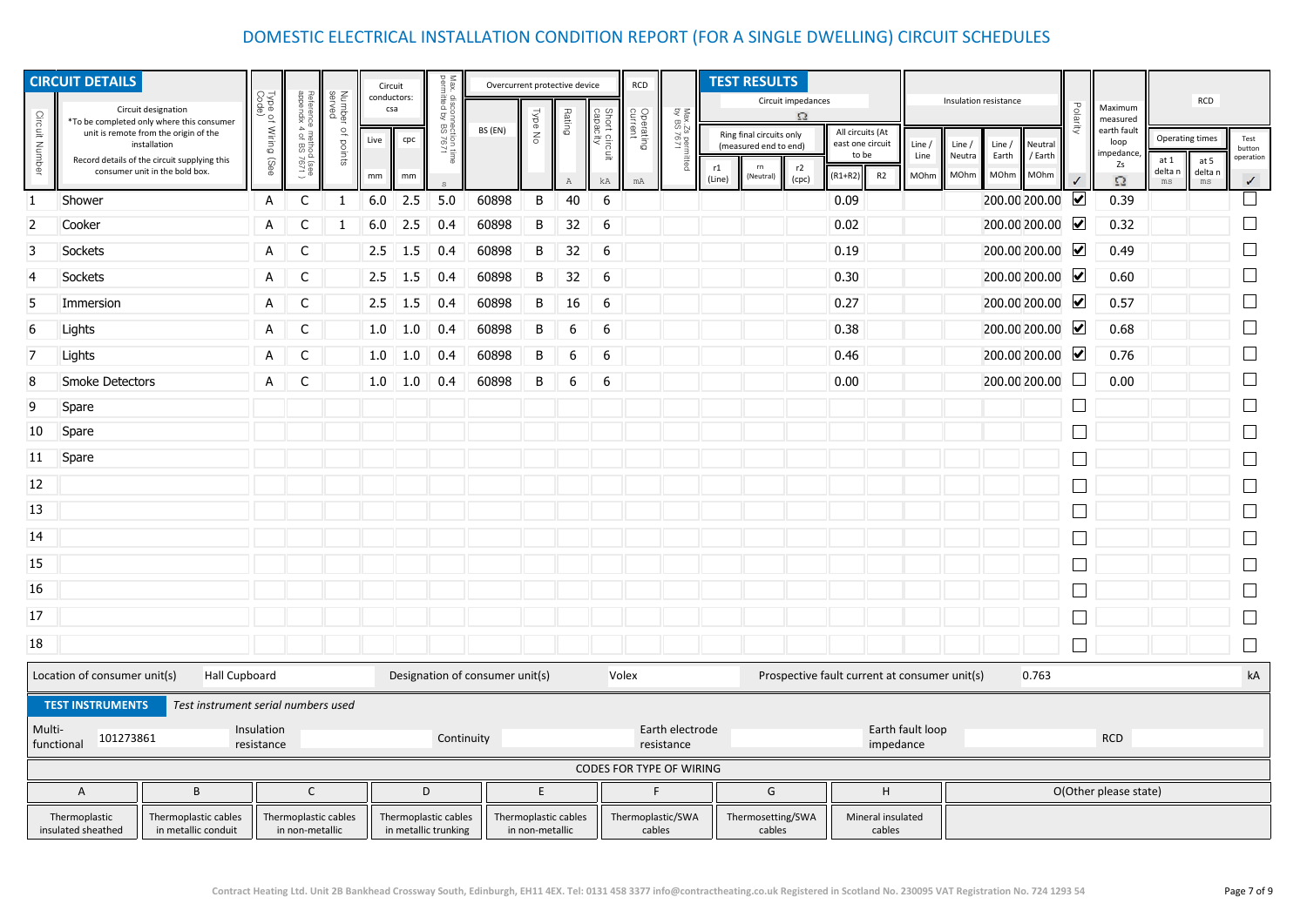# **GUIDANCE FOR RECIPIENTS ON THE CLASSIFICATION CODES**

## **Only one Classification code should have been given for each recorded observation**

**Classifiction code C1 (Danger present)**

**Where an observation has been given a Classification code C1, the safety of those using the installtion is at risk and immediate remedial action is required.**

The person responsible for the maintenance of the installation is advised to take action without delayto remedy the observed deficiency in the installtion, or take other appropriate action (such as switching off and isolating the affected part(s) of the installtion) to remove the danger. The NICEIC Approved Contractor issuing this report will be able to provide further advice.

### **Classifiction code C2 (Potentially dangerous)**

Classification code C2 indicates that, whilst those using the installtion may not be at immediate risk, URGENT REMEDIAL ACTION IS REQUIRED TO REMOVE POTENTIAL DANGER. The NICEIC Approved Contractor issuing this report will be able to provide further advice.

### **Classifiction code C3 (Improvement recommended)**

Where an observation has been given a Classification code C3, the inspection and/or testing has revealed a non-compliance with the current safety standard which, whilst not presenting immediate or potential danger, would result in a significant safety improvement if remedied. Careful consideration should be given to the safety benefits of improving these aspects of the installation. The NICEIC Approved Contractor issuing this report will be able to provide further advice.

**It is important to note that the recommendation given at Section 1 of this report (Next Inspection) for the maximum interval until the next inspection is conditional upon all items which have been given a classification code C1 and code C2 being remedied immediately and as a matter of urgency respectively.**

**It would not be reasonable for the inspector to indicate that the installation is in satisfactory condition if any observation in this report has been given a code C1 or code C2 classification or requires further investigation.**

#### **Requires further investigation**

It should usually be possible for the inspector to attribute a Classification code to each observation without indicating a need for further investigation.

However where a "Yes" has been entered against an observation in the "Further investigation required" column of section F, the inspector considers that further investigation of that observation is likely to revela danger or potential danger that, due to the agreed extent or limitations of the inspection and/or testing, could not be fully identified at the time.

### **It would not be appropriate for the inspector to indicate that the installation is in a satisfactory condition if there is reasonable doubt as to whether danger or potential danger exists.**

If the inspector has indicated that an observation requires further investigation, the person ordering this report advised to arrange for the NICEIC Approved Contractor issuing the report (or another competent person) to undertake further examination of that aspect of the installation as a matter of urgency to determine whether or not danger or potential danger exists.

#### **Further information**

Further information on the application of Classification codes, primarily aimed at inspectors but of possible interest to persons ordering condition reports, can be found in the Electrical Safety Council's Best Practice Guide entitled Electrical installation condition reporting: Classification Codes for domestic and similar electrical installations. The guide can be viewed or downloaded free of charge from www.esc.org.uk